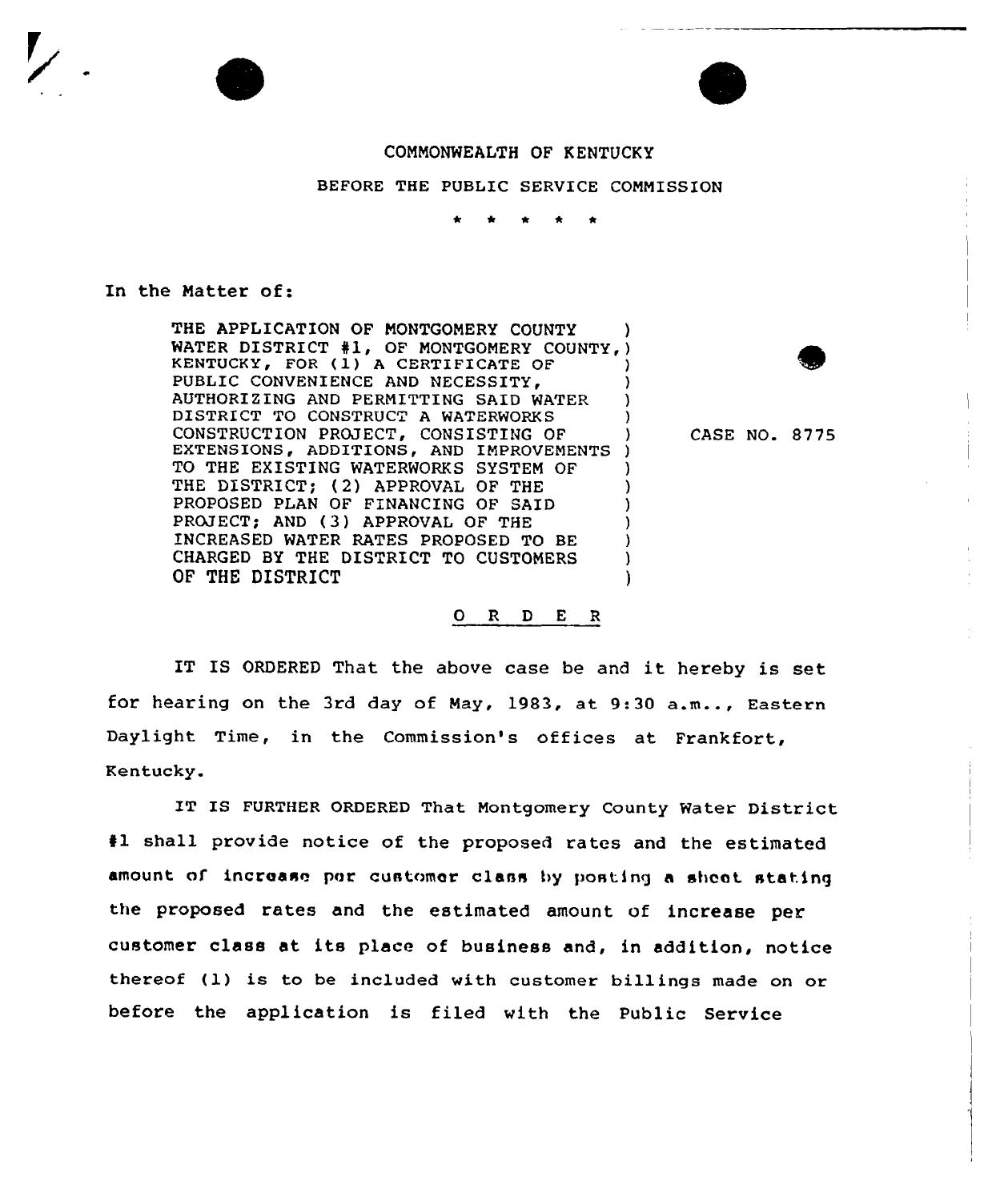Commission, (2) is to be published by such date in a trade publication or newsletter going to all customers, or (3) is to be published once a week for three consecutive weeks in a prominent manner in <sup>a</sup> newspaper or newspapers of general circulation in its service area, the first publication to be made prior to the filing of the application with the Commission.

 $\alpha_{\rm c} = 0.01$  and  $\alpha_{\rm c}$ 

IT IS FURTHER ORDERED That the notice or publication shall include a statement to the effect {1) that any corporation, association, body politic or person may, by motion within 30 days after receiving notice of the proposed rate changes, request leave to intervene; {2) that the motion to intervene should be submitted to the Public Service Commission, 730 Schenkel Lane, P.O. Box 615, Frankfort, Kentucky, 40602, and should set forth the grounds for the request including the status and interest of the party; and (3) that a copy of the application and testimony is available for inspection {name of location or locations) and that copies of the application and testimony may be obtained by each intervenor in this proceeding by contacting the applicant at a name and address to be stated in the notice or publication. Each notice or publication shall also contain the following language:

> The rates contained in this notice are the rates proposed by Montgomery County Water District #1. However, the Public Service Commission may order rates to be charged that differ from these proposed rates. Such action may result in rates for consumers other than the rates in this notice.

> > $\mathbf{2}$